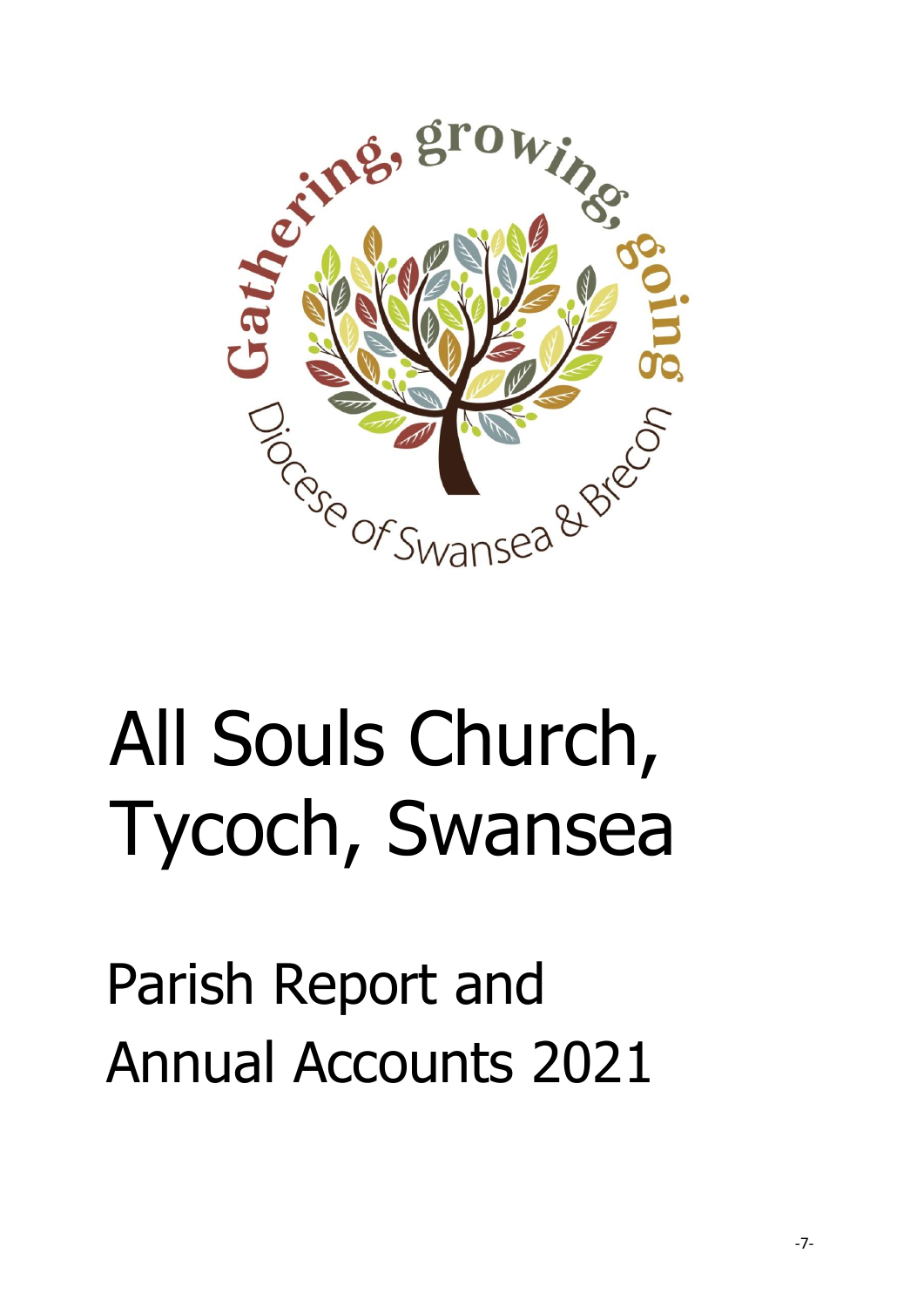# Contents

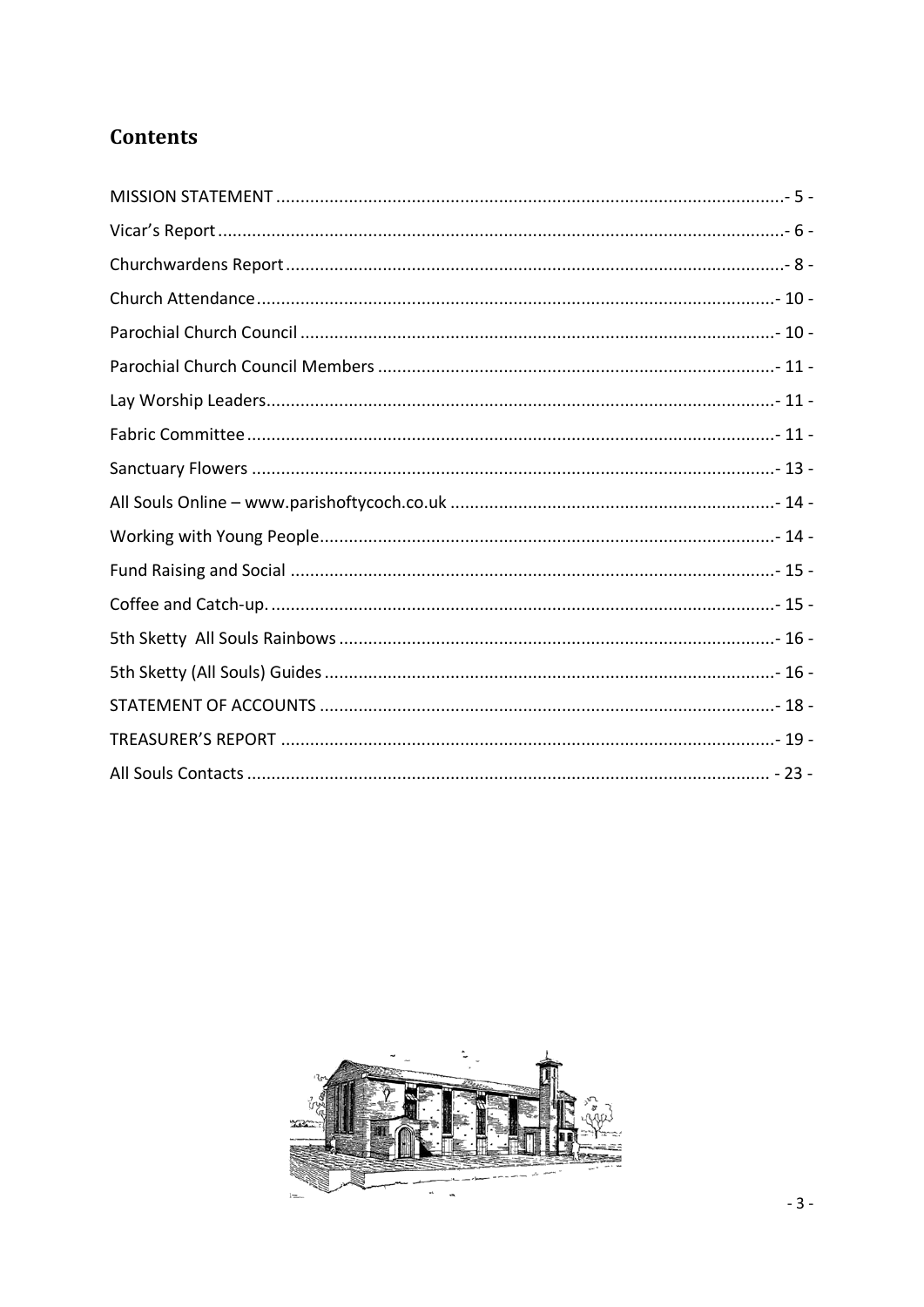#### <span id="page-2-0"></span>**MISSION STATEMENT**

**Through its worship and witness the parish seeks to advance:**

- **1. The evangelistic,**
- **2. The ecumenical,**
- **3. The pastoral,**
- **4. The social mission of the Church.**

**These respective aims we endeavor to achieve:**



**1. By proclaiming the good news of Jesus Christ by supporting, strengthening and encouraging the community of believers in the parish.**

**2. By co-operating and demonstrating our affinity with other Christian denominations in the parish through CYTUN (Churches Together in Wales).**

**3. By seeking to provide help and comfort to those in spiritual, mental and physical need in the parish.**

**4. By participating in and contributing to social life in the parish and advancing Christian principles as the basis of these activities.**

#### **DIOCESAN VISION PRAYER:**

<span id="page-2-1"></span>*Father, we hold before you our family in the Diocese of Swansea and Brecon and we open our hearts and minds to your Spirit: Bless us as we gather in your name; guide us as we grow into the likeness of your Son; lead us by your Spirit to go out and make disciples of others. God of our journeying, be our way and our truth and our life; our beginning and our end. We pray through Jesus our Lord. AMEN*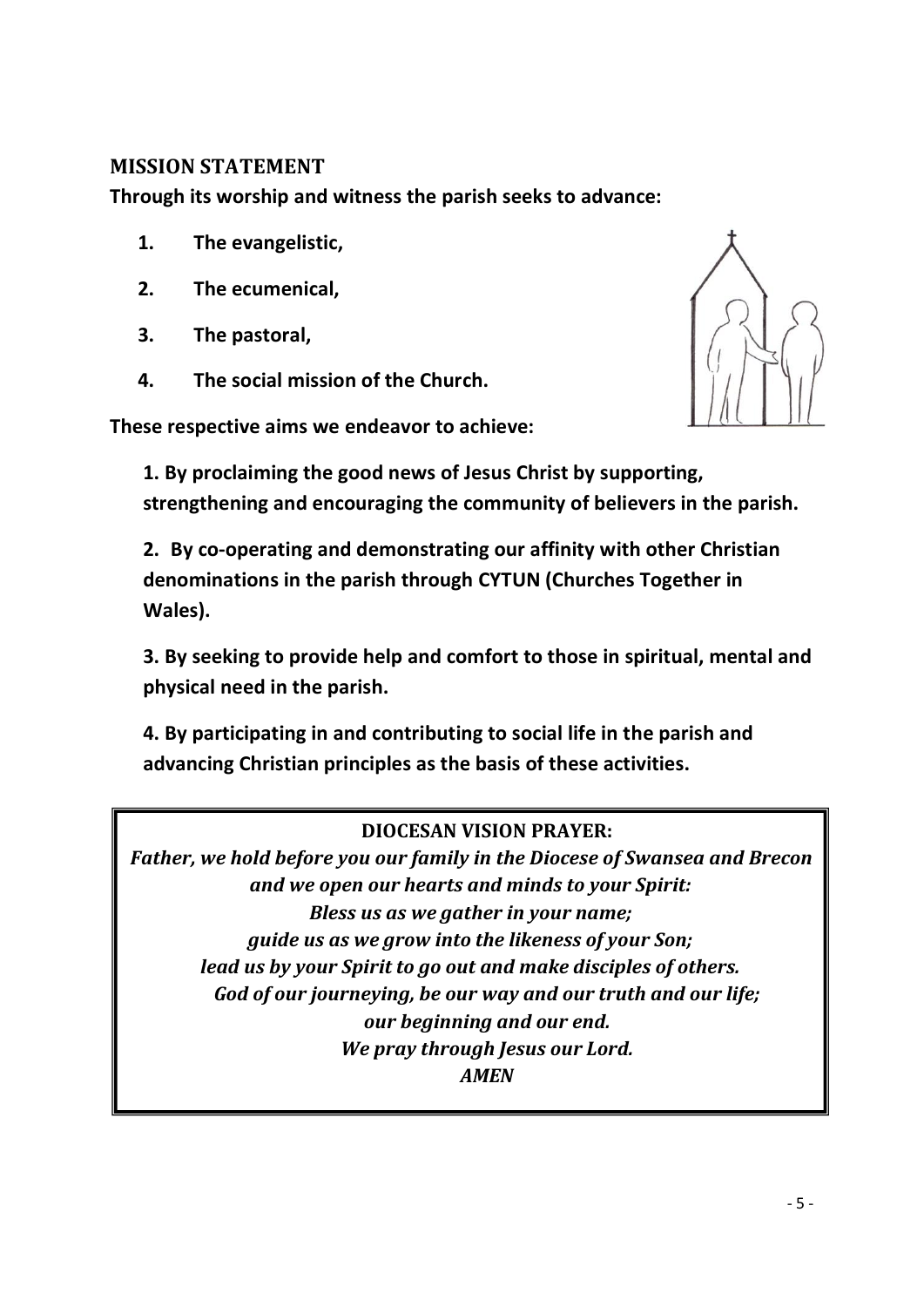# **Vicar's Report**

# **Two decades plus**

In the summer of the Millennium year, a fresh faced and much younger Phillip Gwynn first visited All Souls Church (*not knowing exactly where it was!*). Moving from the Eastside of Swansea (*remember - where the Wise men came from!*), to leafy Swansea West, was something of a culture shock. The great privilege of being a Parish Priest remains the same, coming close to families at key points in their growth and development. It is something rather special to Baptise little ones, to then prepare them for Confirmation, to later conduct their weddings, also there is the great privilege of being invited to sit by the bed of sickness, and to support those same family members when the journey of life is ending.

For approximately twenty-five years I have also served (*in various capacities*) as a Hospital Chaplain – mainly in Singleton Hospital. This has been a great contrast to the continuity of parish ministry. In hospital, you might never see the same patient twice, you are, however, able to develop close working relations with staff members. It can also be 'the sharp end' of ministry, often called to quickly become involved in a traumatic situation that is rarely seen in quite the same way in parish life.

So the purpose of this Annual Report, is to reflect on the year past. The Covid pandemic has changed how we live our lives. It has been another start/stop year. A year beginning with closed churches and online worship only. It was very pleasing to open the church and worship together once again, face to face, in the building that we love, at Easter. There had to be mitigations put in place, how we received Communion, where we sat – can we sing/can't we sing? There are still some people who remain anxious about returning to church, in the light of the current Covid variant. My guess is that by the time you read this, there will be a different variant on the scene. But in all these difficulties, there is one constant – God. Whatever life throws at us, God is always by our side. In this difficult year, God has been there too!

It has been a year of struggling to keep up with fast changing Covid regulations, both from the Welsh Government and these would then be interpreted by the Church-in-Wales. An important part of parish life, is visiting people in their homes. This has not been possible again, this year. For me, home visits are an essential part of being a parish priest, something I have sorely missed. Telephone conversations, Zoom calls are not quite the same.

We were very pleased to see the return of the Christingle and Crib Services, albeit slimmed down, and combined into one service. All credit to Simon Gwynn and Simon Davies. The making of Christingles was a D.I.Y. job this year, but enjoyed by all who attended, I think.

This year has also seen a comprehensive structural report of the condition of the church building. This report, normally carried out every five years, was put off due to Covid. This comprehensive document, will now need to be scrutinised by the Churchwardens and members of the new PCC.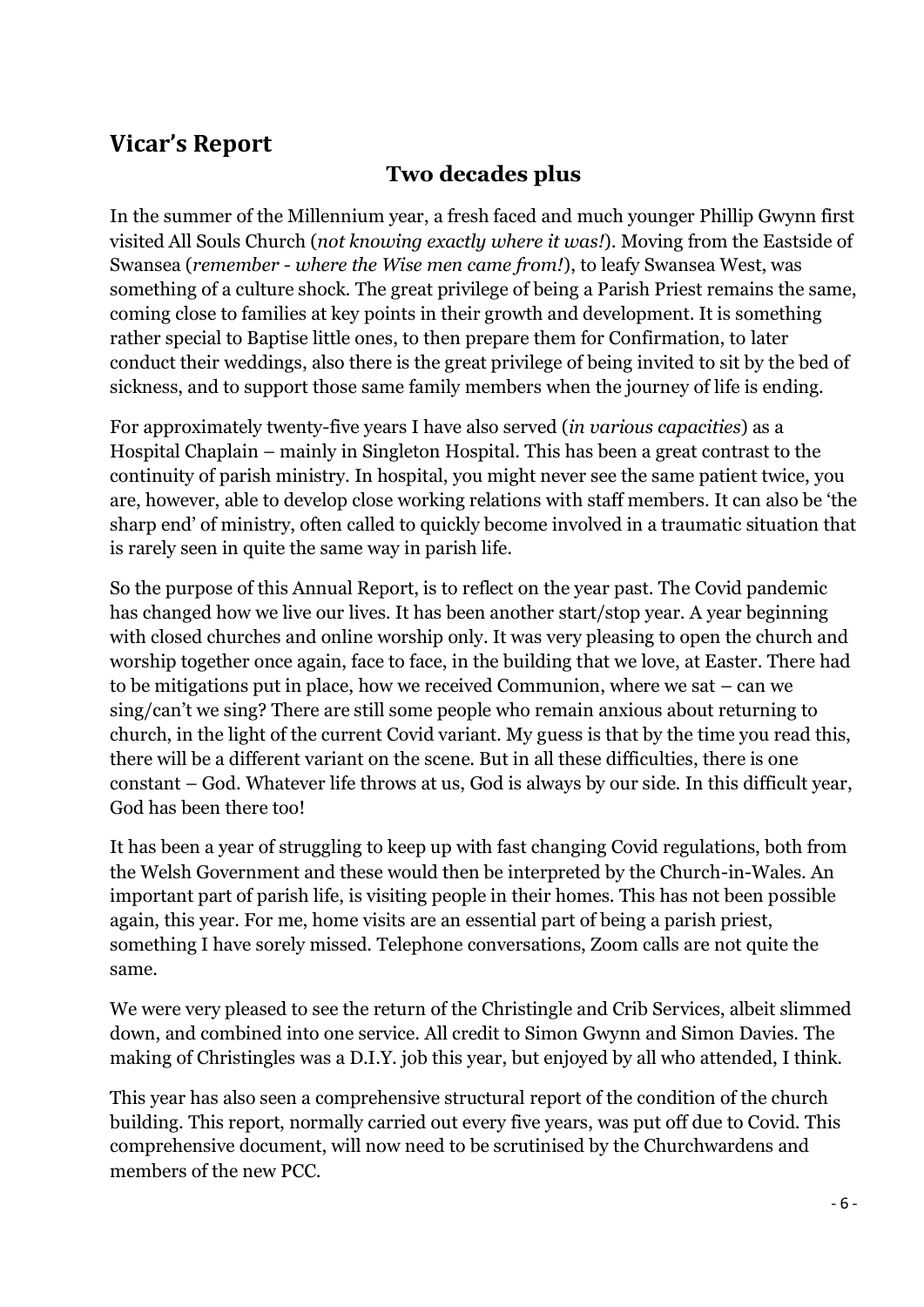I would like to thank Howard and Alayne, my Churchwardens for their loyal support in difficult times. I thank each member of the PCC and all church officers. It is not possible for me to thank everyone individually, so please accept my thanks for YOUR part in helping to keep All Souls Church and its services running.

I thank Sian for her constant support and encouragement. Although I am the one who is ordained, we have the luxury to work well together as a team (*mostly!*). Little did I know back in 1987, when we, as a family moved into what was then St. Michael's Theological College in Cardiff, the many different facets of ministry that I was to explore over the coming decades. It has at times, been something of a rollercoaster journey.

This year, my life will be changing quite dramatically, as I plan to retire from full-time stipendiary ministry at Easter. Sian and I will leave the Parish to move to a very different situation, in the Swansea Valley. Please pray for us, as we make this huge change in our personal and family life – as we will continue to pray for you, the many friends we have made in Tycoch over the past twenty two years. The year ahead for you as a church will be difficult, working through an interregnum, but be assured that you will be guided by the Area Dean, Canon Peter Brooks and the Clyne Trinity Ministry Area Leader and Vicar of Sketty, Revd. Robert Davies-Hannen. With every blessing for the road ahead.

## **Your Friend and Vicar**

# **Canon Phillip**

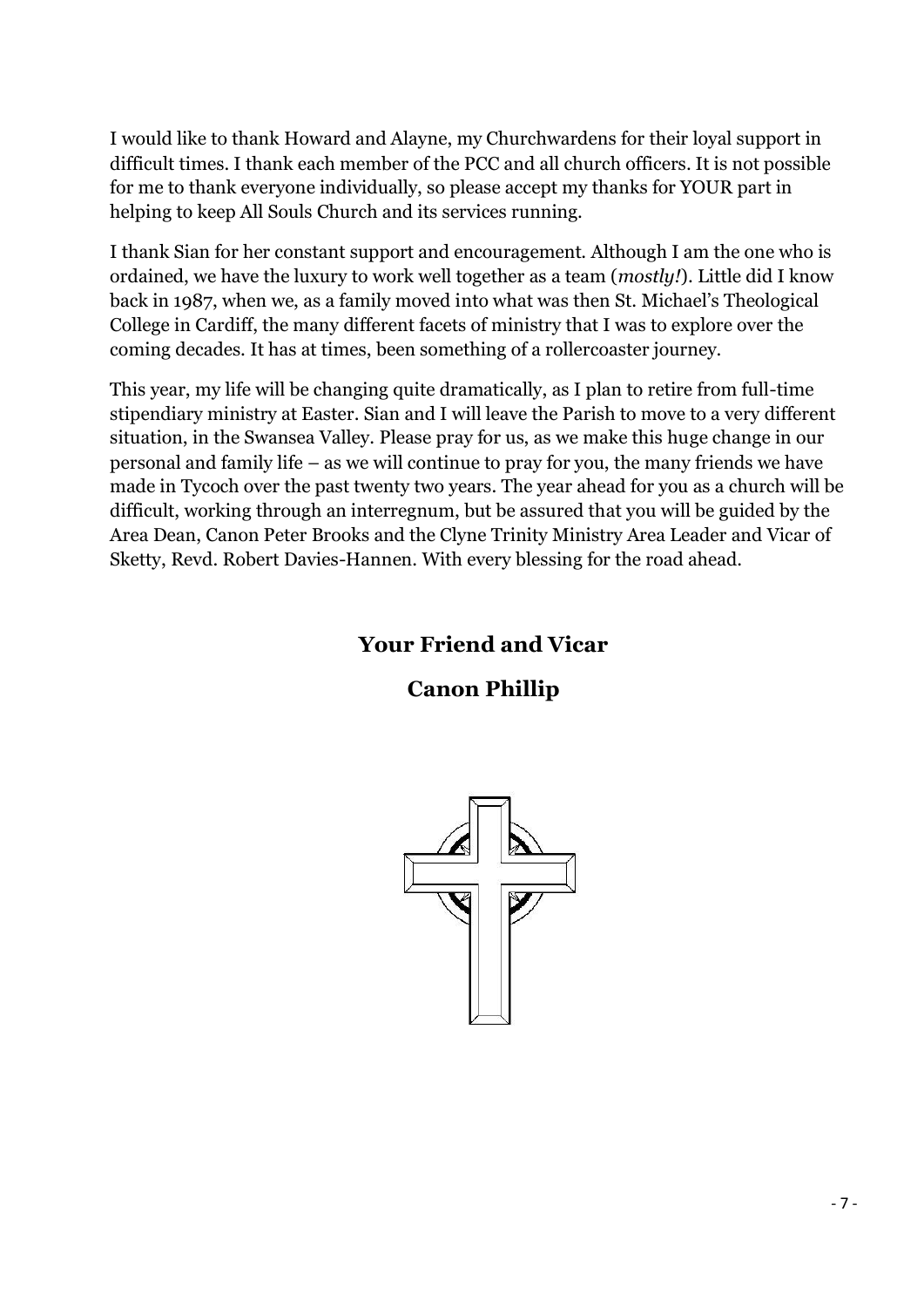# <span id="page-5-0"></span>**Church Warden's Report**

The year 2021 began with another closure of our Church. With a further rise in the number of Covid 19 infections it felt necessary to keep our congregations safe and held our last service on Wednesday 6 January, The Epiphany of our Lord. Whilst we hoped this would only be for a few weeks, sadly, we were to remain closed for some time.

One year on, 23 March Day was designated as a day of Reflection for Covid victims who had died over past 12 months. The Prime Minister asked for a one-minute silence at 12 noon, and bells in each of our three churches were rung in sympathy with those Covid bereaved families.

Once again members of the congregation did their part in keeping regular contact with one another, especially important to those who live alone.

When the restrictions began to lift, the advice to continue with single Church services remained. Reopening on a glorious Easter Sunday, Canon Gwynn invited Peter and Judith Phillips to officiate as he was unable to conduct both Parish services. It was a delight to have the 'Phillip's present and they were equally pleased to join us. With limited seating due to 2-meter restriction we reached capacity attendance and the service was thoroughly enjoyed by all.

We returned to Wednesday morning Eucharist until Pentecost (Sunday 23 May). Then finally, after 14 months of closure and restrictions, All Souls returned to twice weekly Eucharist and an element of 'normality' resumed.

Sadly, the singing of hymns was still out of reach for some months to come.

Howard's fall around end of August took him out of action for some weeks. However, this was not going to hold him back! Despite being house bound Howard was still active and keeping on top of things via emails, messages, and phone calls.

Managing our regular services is not an onerous task, and as always there were plenty of offers of help on hand. My grateful thanks to Celia and Andrew for stepping in when needed.

I must say how happy I was to watch Howard's speedy recovery and thrilled to see him return to 'normal service'!

Before reopening in 2020 the body of the Church was cleared of kneelers, hymn books, service books and other item deemed to be a possible source of virus transmission. This exercise resulted in spaces being unusable and untidy. Throughout the summer months small working parties gathered (safely) to sort out and clear cupboards and spaces that had long been left idle. This also allowed the relocation of hymn books so that when time and the virus permitted they became much easier to access. It was October before hymn books saw the light of day again!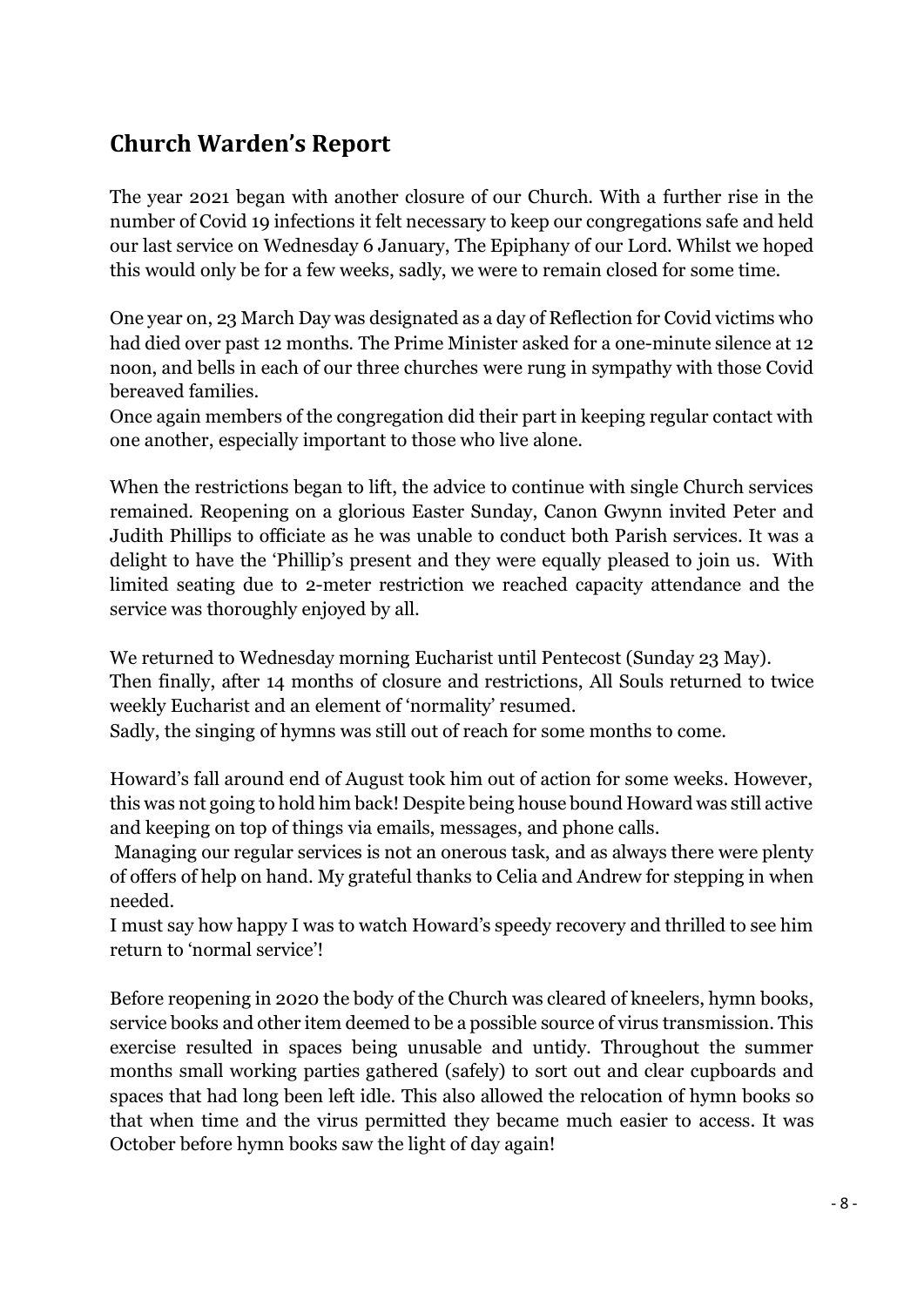It is with sadness that we report on the loss of good and faithful members during 2021. We remember with fondness Ann Ryan, Jean Dawson and Madge Ellis.

We continued to observe the covid guidelines of socially distant seating and mask wearing, as advised throughout 2021. The main topic of all our conversations were the anticipated Covid Vaccines and who has been single, double and of course, triple vaccinated. And then came the Covid passes…. Thankfully not a requirement for Church attendance!

As the covid regulations relaxed we felt able to go ahead with Christmas services where larger congregations may be expected. The Christingle service was combined with the Crib service, ably conducted by the two Simon's (Gwynn & Davies), with the added extra of a do-it-yourself Christingle! Children and adults alike enjoyed making their own Christingle from individually packed prepared elements. The service ended with the lighting of Christingle candles and with dimmed lights, a circle of light formed around the body of the Church. It was wonderful to witness this simple but emotive moment after two long years.

Attendance was pleasing, with family groups and some individuals enjoying this festive offering, sadly the following service to mark the Nativity of our Lord was less so.

Our thanks as always go to members of our congregation who helped clean, clear and maintain, arrange flowers and make tea, you have all helped to keep our Church friendly, safe and welcoming. With a potentially challenging period ahead we are both confident that, with the continued support of the good people of All Souls, we will see it through.

As Vicar's Warden, I would like to thank Alayne for her efforts in compiling this Report. Her stand out achievement for me in 2021 was the successful lettings and bookings taken for the use of the Church Hall. Income for the whole year 2021 was £3816 but £2795 of that was taken between October and December. A projected figure for 2022 may be £8000. Well done, Alayne. Considering the Covid-19 situation as it has been over the past year, it is an outstanding effort. How glad I am she is the historian in this team because 2021 just seemed like the year of ticks and crosses to me. As the weeks went by it always left me wondering what we could do this week that we couldn't do last week. The important thing for me was that All Souls survived despite low attendances and, as mentioned by Alayne, the stand out services in the year were Easter Day and the combined Crib and Christingle service on Christmas Eve. How glad I was to be part of those. That brings me to St Matthew's Gospel chapter 18 verse 20. It says, "For where two or three are gathered together in my name, there am I in the midst of them." I really believe that's what keeps All Souls alive and our small congregational base ticking over. The year 2022 will no doubt have its challenges. Let's hope it has its fair share of blessings as well.

#### **Howard Richards and Alayne Jenkins**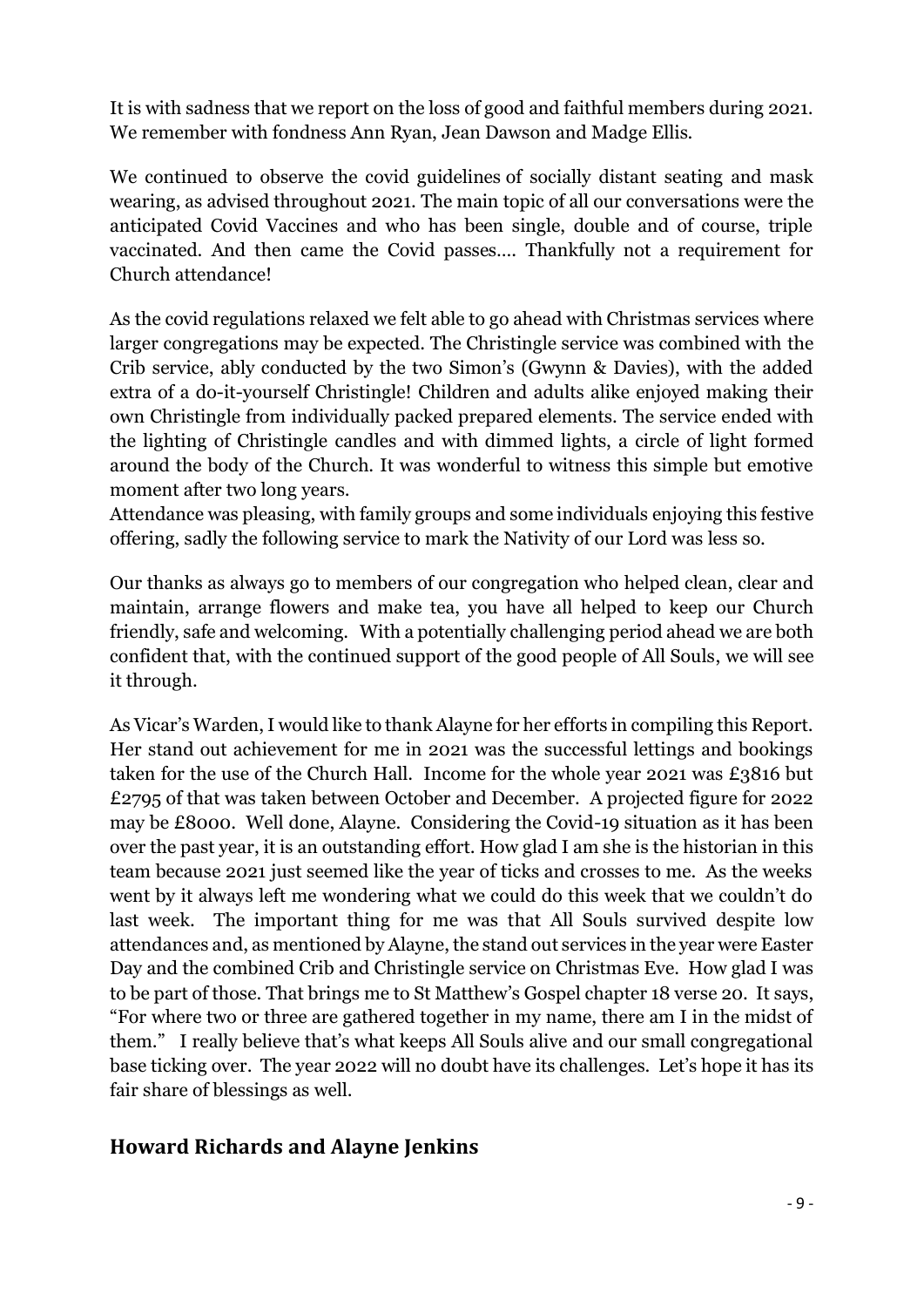<span id="page-7-0"></span>

### **Church Attendance**

The Annual Vestry Meeting 2021 was held virtually on Sunday 25th April 2021. At that time there were 40 names on the electoral roll.

Church Attendance is again difficult to quantify over the full year, with limited seating capacity and further closure.

All Souls reopened on Easter Day and continued with Wednesday morning services until Pentecost. Average attendance at these services was 10. Average attendance between April and December 2021 (maximum seating capacity 24) Sunday = 19 and Wednesday =  $10$ Attendance at Easter Day = 22. Pentecost = 15. Christingle & Crib Service =  $54$  and The Nativity of our Lord =  $16$ 

# <span id="page-7-1"></span>**Parochial Church Council**

The past 12 months have continued to challenge us but at least we were able to meet in person, albeit socially distanced. Meetings of the PCC were held in June, September and November during which decisions were made regarding the running of services during the pandemic; fabric matters of the Church, Church hall and its grounds; and ministry of the Church at a time when there were often restrictions on how many could attend services. It is fair to say that the pandemic has encouraged us to adapt, and the PCC continue to communicate urgent matters through email when a meeting is not imminent. The Parish newsletter is circulated by email each week for those who wish to receive it in case they are unable to attend the services, as is the Diocesan newsletter and other items of interest.

Finally, the PCC is making preparations for the retirement of Canon Phillip, a very happy occasion for him and Sian but a sad one for us. I would like to express my sincere thanks to Phillip for his encouragement in taking up the role of Parish Secretary and for his continual support over the years.

**Jenna Evans Parish Secretary**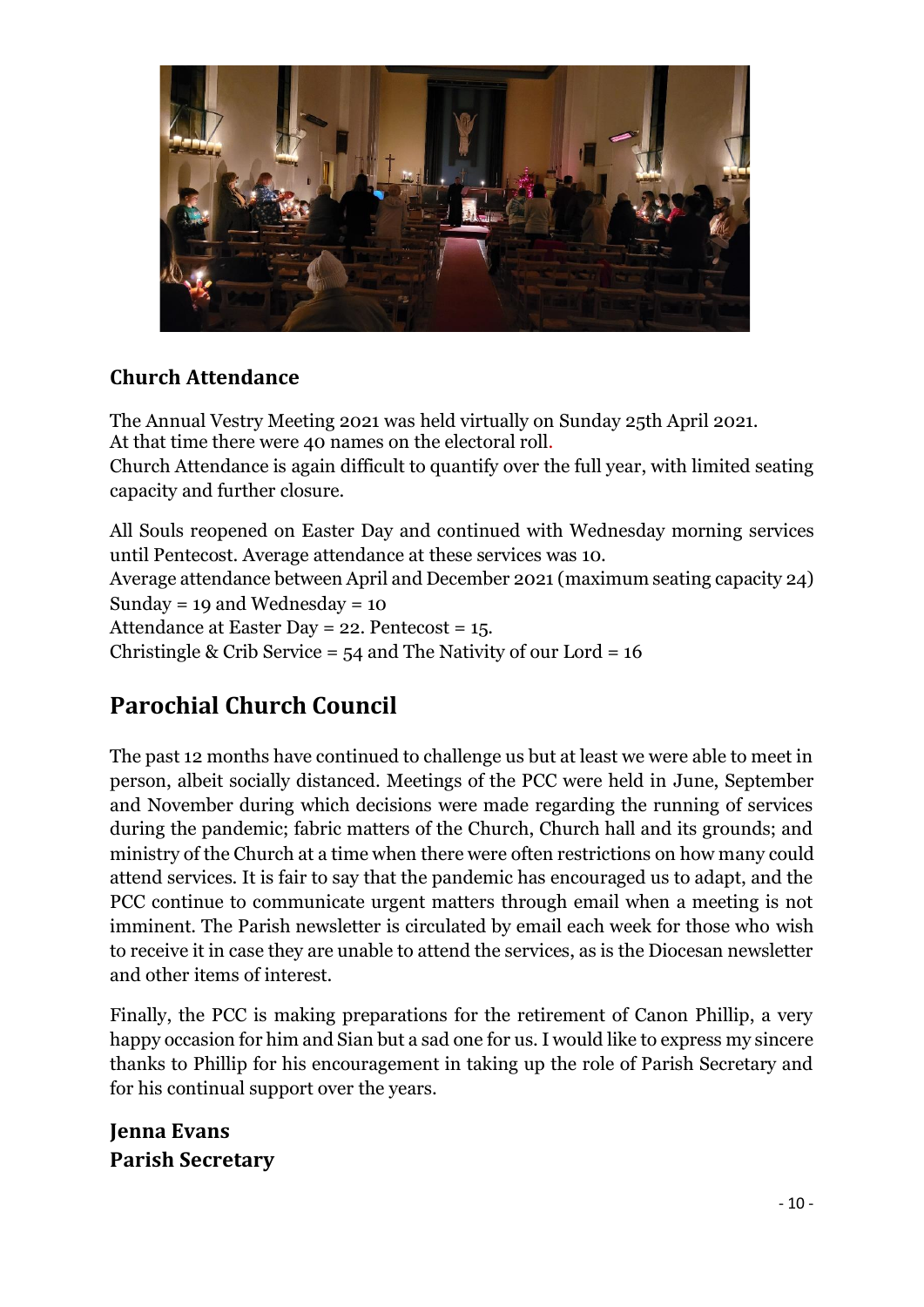# <span id="page-8-0"></span>**Parochial Church Council Members**

| Vicar's Warden - Howard Richards |                       | People's Warden – Alayne Jenkins |               |  |  |
|----------------------------------|-----------------------|----------------------------------|---------------|--|--|
| <i>Treasurer</i> - David Jenkins |                       | Parish Secretary - Jenna Evans   |               |  |  |
| Dave Coffey                      | Dorothy Daulby        | Ken Ellis                        | Jenna Evans   |  |  |
| Sian Gwyn                        | Celia Hall            | Alayne Jenkins                   | David Jenkins |  |  |
| <b>Andrew Morrish</b>            | <b>Hazel Richards</b> | <b>Howard Richards</b>           | Pam Williams  |  |  |

# <span id="page-8-1"></span>**Lay Worship Leaders**

Once again 2021 was a Year affected by Covid. St Martin's Church in Dunvant had to remain closed until September 19th, this enabled the Vicar to be present at All Souls and St Hilary's every week.

Then in October, the Lay Led Worship resumed, which was gratefully received.

Thanks must be given to all members of the team, Ken Ellis, Babs Roberts, Simon Davies, Gareth Lewis, Mike Powell and Sian Gwynn for their time and innovation when preparing for the services.

#### **Sian Gwynn**

# <span id="page-8-2"></span>**Fabric Committee**

The continuing problems with the restrictions due to Covid during the whole of 2021 have caused major disruptions in the running of All Souls. We not only had limited services and limited PCC meetings, but also limited use of the Hall which reduced the opportunity of an income to support improvements and maintenance projects which had been planned for 2021.

The small amount of funds which were available had been held back as we were due to have our 5 year Quinquennial Survey carried out and it was decided to hold off on any work or expenditure until this survey had been completed. This Survey was carried out by the Brecon Diocese dedicated surveyor mid-year, but to date has failed to supply the documentation. The order of priority of the maintenance and improvement tasks still awaiting discussion will now have to be decided by the PCC in lieu of the Quinquennial report.

#### Hall

Minor jobs carried out in the Hall in 2021 were painting the toilets and entrance hall, a revamp of all stores areas and removal of all unused items to recycling. The metal framed tables were scrapped due to woodworm infestation and have been replaced with new tables. New keys were purchased to enable usage of the Hall by new clubs or organisations in 2022.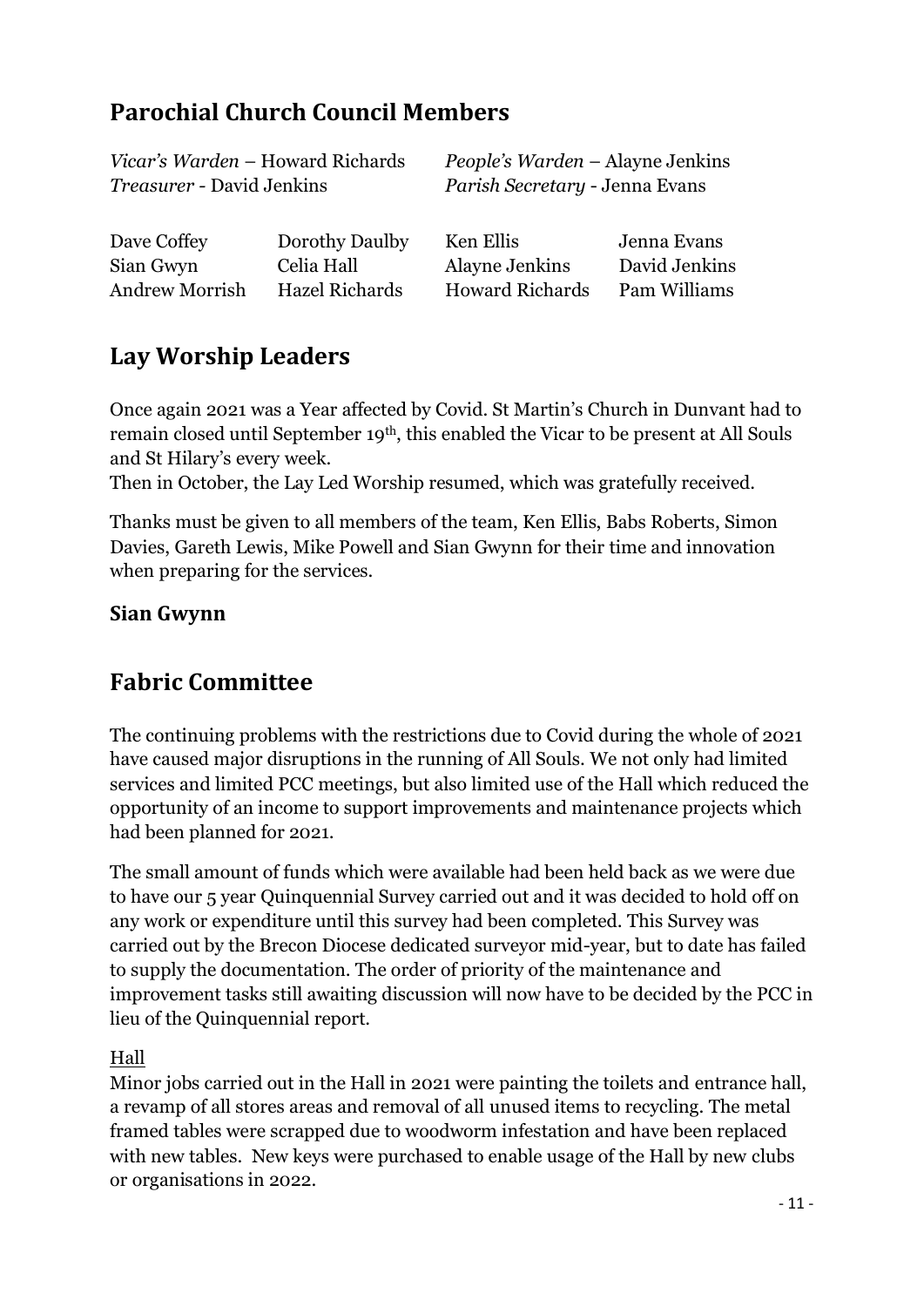Expenditure for the year was:-

| Painting of toilets and entrance hall | 900.00 |  |  |
|---------------------------------------|--------|--|--|
| <b>Replacement Tables</b>             | 815.48 |  |  |
| New Keys                              | 39.30  |  |  |

#### Church

We continued to monitor the cracks in the church building and I am pleased to say that even though the church had little use there were no visible increases or extensions to the cracks so we will continue to monitor in 2022.

Woodworm infestation became apparent in the seating and the services of an external expert used. He has advised that the total replacement of all seating should be carried out and the cost and design of this is currently under review.

During the yearly fire survey it was found that several extinguishers had exceeded their use by dates and had to be replaced in both the Church and Hall.

Repair work was carried out on a rain water down pipe, due to rust, and was replaced with plastic to reduce ongoing maintenance.

The main floodlight sensor failed and a new light and sensor were fitted by David Ripon.

Expenditure for the church was:-

| Service and replacement fire extinguishers | 458.23 |
|--------------------------------------------|--------|
| Repair of downpipe                         | 165.00 |
| <b>Shelving in Vestry</b>                  | 64.95  |
| Removal of items to recycling              | 70.00  |
| Replacement Flood light and sensor         | 158.62 |
| New sets of main door keys                 | 62.70  |
| Misc                                       | 9.85   |

#### Grounds

Even though the use of the Church and Hall were limited, the grass, hedges and weeds kept growing which meant a large part of the expenditure in 2021 was incurred in ground maintenance.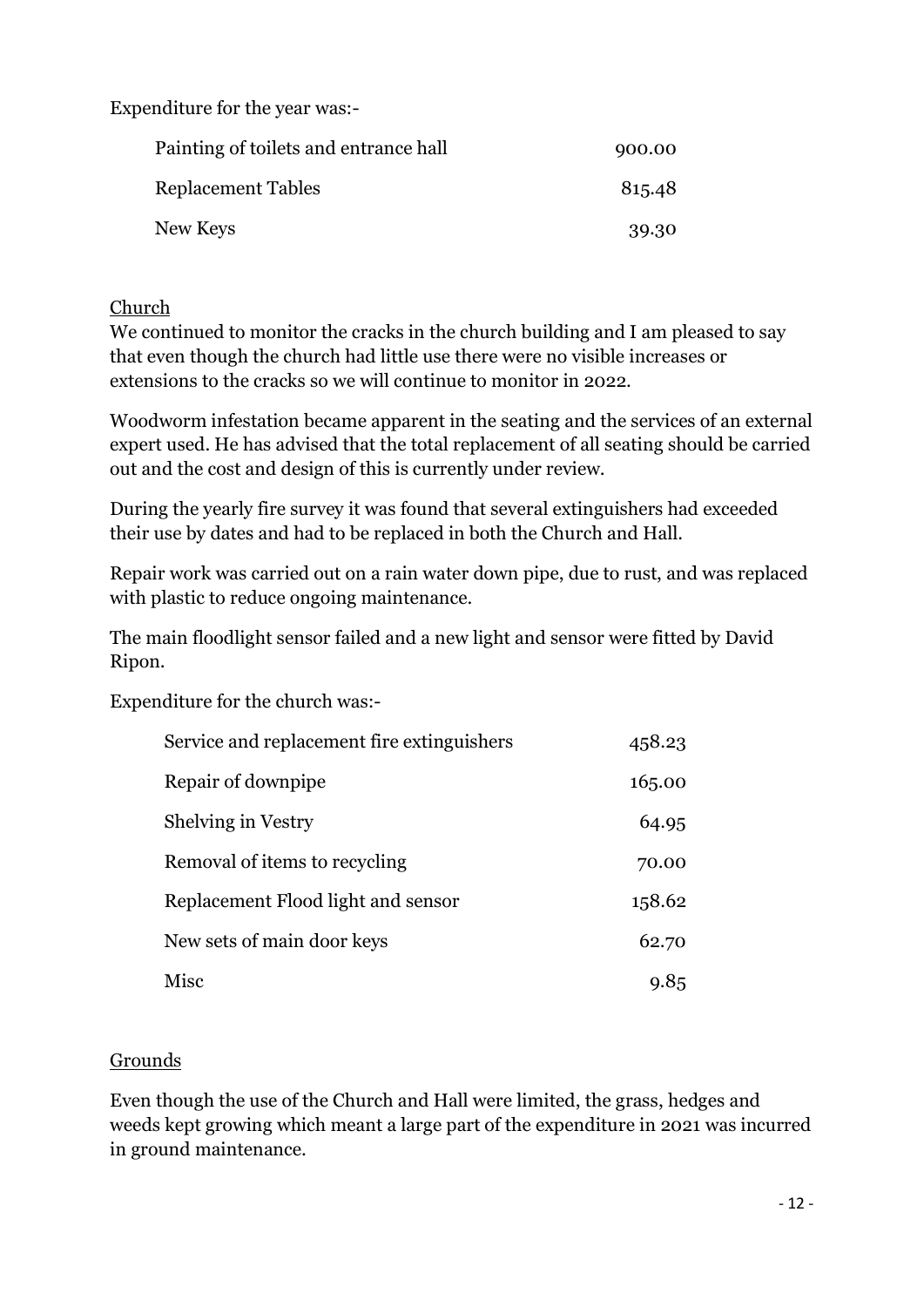Phil Wood continued to cut the grass and hedges while David Coffey did an excellent job in controlling the weeds and moss around the church. The lawnmower went for its annual service.

The area around the tree next to the garden of remembrance was covered with a membrane and bark to reduce weed growth.

Expenditure on the grounds was:-

| Grass cutting and hedges      | 1280.00 |
|-------------------------------|---------|
| Lawn mower maintenance        | 103.94  |
| Weed killer spray & chemicals | 89.69   |
| Membrane and Bark chippings   | 54.00   |

Maintenance and Improvements to be reviewed for 2022

- Leaking church windows and replacement sills.
- Excessive water pouring from retaining wall leak holes.
- Woodworm furniture replacement.
- Replace or renew Hall failed double glazing units.
- Levelling of paving around church and repairs to gulley.
- Investigate cause of damp in tower room and repair.
- Extend garden of remembrance as per faculty report.

#### **Andrew Morrish**

# <span id="page-10-0"></span>**Sanctuary Flowers**

Our flower arrangements in the Church have been restricted during the year due to Covid regulations . We have established a rota system - thanks to Hazel - which ensures only one person in the Church at a time. Pam, Hazel and Celia are responsible for the flowers for a fortnight each. In this way we have safely managed to have flowers in the Sanctuary and for the Book of Remembrance when the Church has been re-opened for Services again. During the year we purchased two vases for the Altar giving us a new way to decorate our Church.

As the price of flowers inevitably rises, we are most grateful to those who still contribute regularly to our Flower Fund in memory of their loved ones.

# **Celia Hall**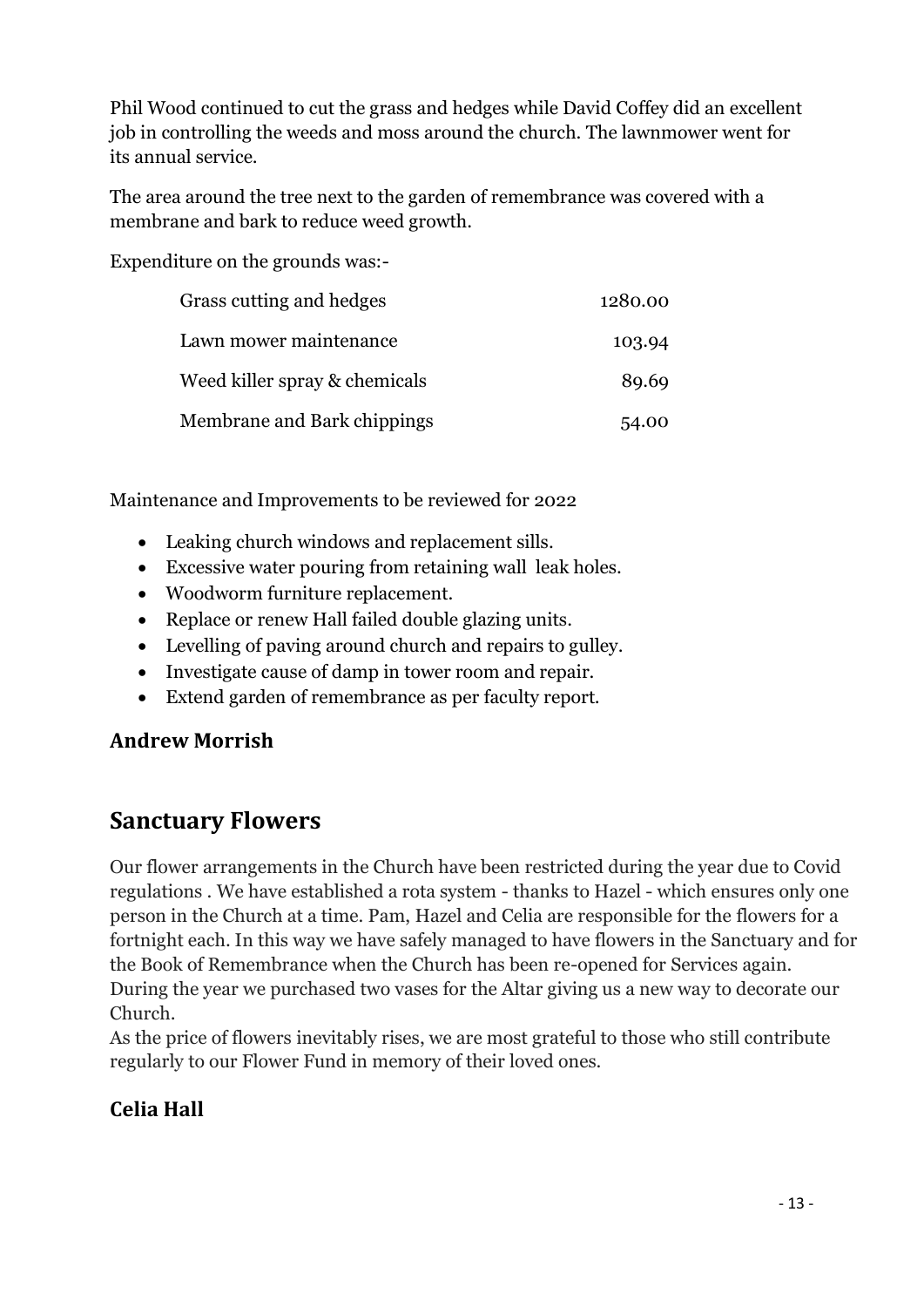# <span id="page-11-1"></span>**Working with Young People**



Unfortunately, there is little to report once again this year with regard to Young People of the Parish.

We held a combined Christingle and Crib Service on Christmas Eve, at All Souls which was well attended, and everyone enjoyed, the service was led by Simon Gwynn and Simon Davies which as they say was very 'Down with the Kids' and at the end they both received a spontaneous round of applause.

Callum Powell read the Gospel reading on the Sunday before Christmas at St Hilary's, which as usual was exceptional, it is such a joy to hear Callum read.

Eleri Gwynn, has taken on the unofficial role of Gel monitor at St Hilary's and I know everyone enjoys seeing her on Sunday morning as she reminds them of their own Grandchildren.

This is my last report for the Parishes of Killay and Tycoch as the Vicar and I move to pastures new, I have thoroughly enjoyed the past 45 years working with young people in the Diocese, it gives me great pleasure when I bump into people in the streets and they say, Oh remember when! I am sure the Church will move forward with new generations and new vision but we must allow this to happen even when it seems to be unusual to us.



#### **Sian Gwynn**

# <span id="page-11-0"></span>**All Souls Online – [www.parishoftycoch.co.uk](http://www.parishoftycoch.co.uk/)**

Once again, the parish website proved an effective way of communicating with members of the congregation and the wider public, searching for information and inspiration.

With our Parish Churches closed again at the start of the year the online news and broadcast services were a welcome sight. The digital newsletter is still published weekly although now only distributed via mailchimp to those who subscribe rather than published on the website.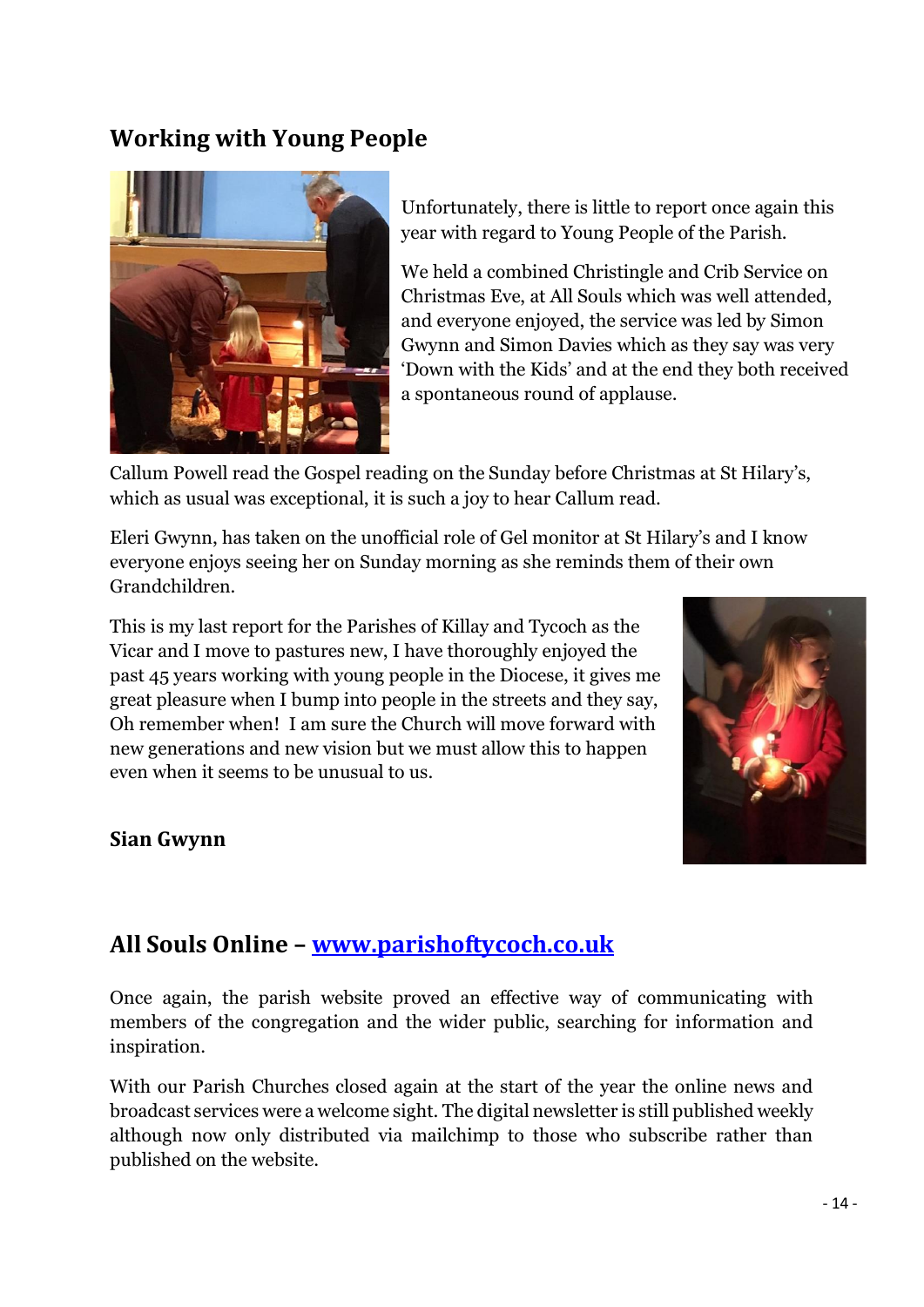All Souls Facebook page continues to share information as available and the regular following continues to increase, particularly around the 'special services' of the year ie. Easter, Harvest and Christmas.

It is a worthwhile effort to maintain this digital footprint of both the Parish of Tycoch and the Parish of Killay as an effective way of sharing good news about our Church and our faith.

# <span id="page-12-0"></span>**Fund Raising and Social**

Due to the ongoing Covid Pandemic there has been very little fund-raising activity. Meeting together in large groups or organised activities proved difficult to arrange with unknown periods of lockdown and restrictions. However, as soon as possible the secondhand books, birthday and Christmas cards and of course the ever-popular homemade jams and marmalades were back on sale! Whilst it is appreciated that these are small activities and bring in a limited income, grateful thanks must go to those who organised and contributed to this, and to those who supported by purchasing the limited items available.

It is hoped that 2022 will see further lifting of restrictions and present us with opportunities to begin fundraising activities again.

# <span id="page-12-1"></span>**Hazel Richards**

# **Coffee and Catch-up.**

The beginning of the year saw further restrictions on meeting in groups, however as restrictions eased, we were able to share fellowship with others by serving

refreshments outside the Church. Thankfully the weather was generally kind, and the area chosen was often sunny and warm.

A small group of regulars from All Souls also found comfort in the welcome of the local Bluebell Café. It has become quite usual to find a gathering of regulars there twice a week following morning services. And what a delight it was to be able to celebrate, albeit in a small gathering, with a pre-Christmas afternoon tea.



It is hoped that 2022 will see the reintroduction of after service refreshments after the service along with further social occasions.

# **Alayne Jenkins**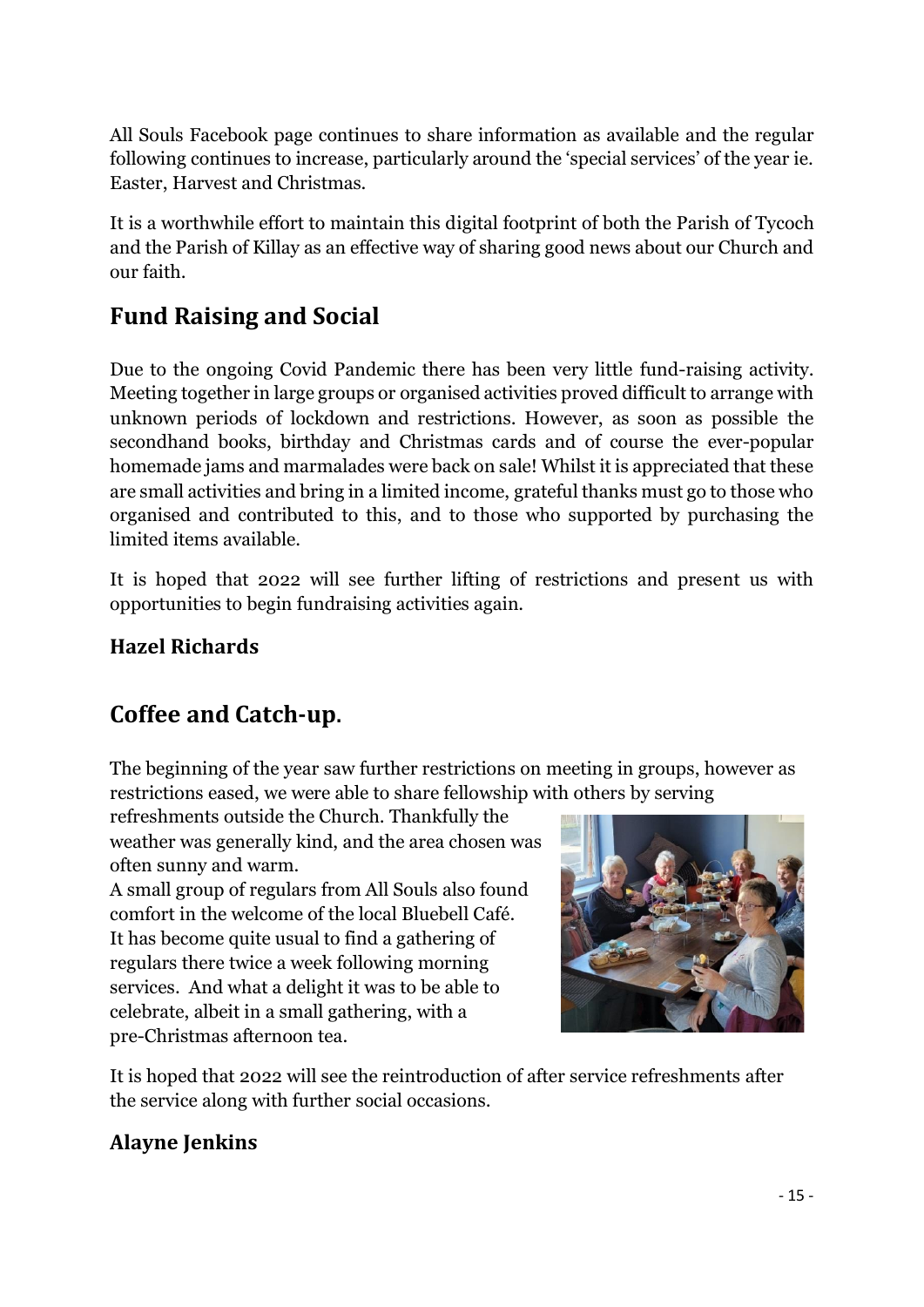# <span id="page-13-0"></span>**5th Sketty All Souls Rainbows**

The start of the year saw us continue our online Rainbow offer, with weekly zoom meetings. During the virtual meetings the girls could follow a craft led by our leaders Nicola, Steph or Izzy. The girls also enjoyed playing games such as a scavenger hunt. We were delighted to return to face to face Guiding in June where the girls completed the 'Feel Good' badge, held a summer party and saw 4 new girls make their promise. We were grateful for the well maintained grass area next to the church hall, which allowed us to meet in person safely.

Since returning to in person meetings our group has blossomed, gaining new leaders and new girls. The Autumn term allowed us to meet inside again, which was an exciting time for many girls who had not been in the church hall before. The girls completed their 'Live Smart' skill builder badge, made Remembrance Day craft and held a Children in Need evening, where we decorated cakes and had fun dancing. We enjoyed making Christmas crafts for our friends and family and had an end of term party.

Many thanks to the All Souls Church for the use of the hall and its facilities, which has been especially appreciated after our year of virtual Guiding. The girls thrive attending the meetings in person and your continued support and excellent maintenance allows for this to happen.

#### **Stephanie Dalton Rainbow Guider**

# <span id="page-13-1"></span>**5th Sketty (All Souls) Guides**

5<sup>th</sup> Sketty Guides had another great year. We have come to expect the unexpected and throughout the year we have quickly adapted our plans in the face of changing government regulations!

We started the year meeting virtually, on Zoom. We celebrated world book day with Harry Potter themed potion experiments and by dressing up as Gangster Granny from the David Walliams story. We welcomed a speaker from WaterAid and went on to raise over £240 for the charity, via a sponsored water collage. The girls wrote poems for Mothers Day, made toys as part of their Life Skills badge and took part in many cooking sessions and inter-patrol challenges. Our numbers swelled and 6 girls made their promise online.

In the summer term we took full advantage of the light nights and relaxed covid restrictions by meeting outside, rain or shine. We walked part of the Wales Coast Path, had a cricket taster session, cooked on fires, volunteered at Penllergaer Woods, built rafts and even enjoyed an inter-patrol sports session on the grass outside All Souls' Church in torrential rain.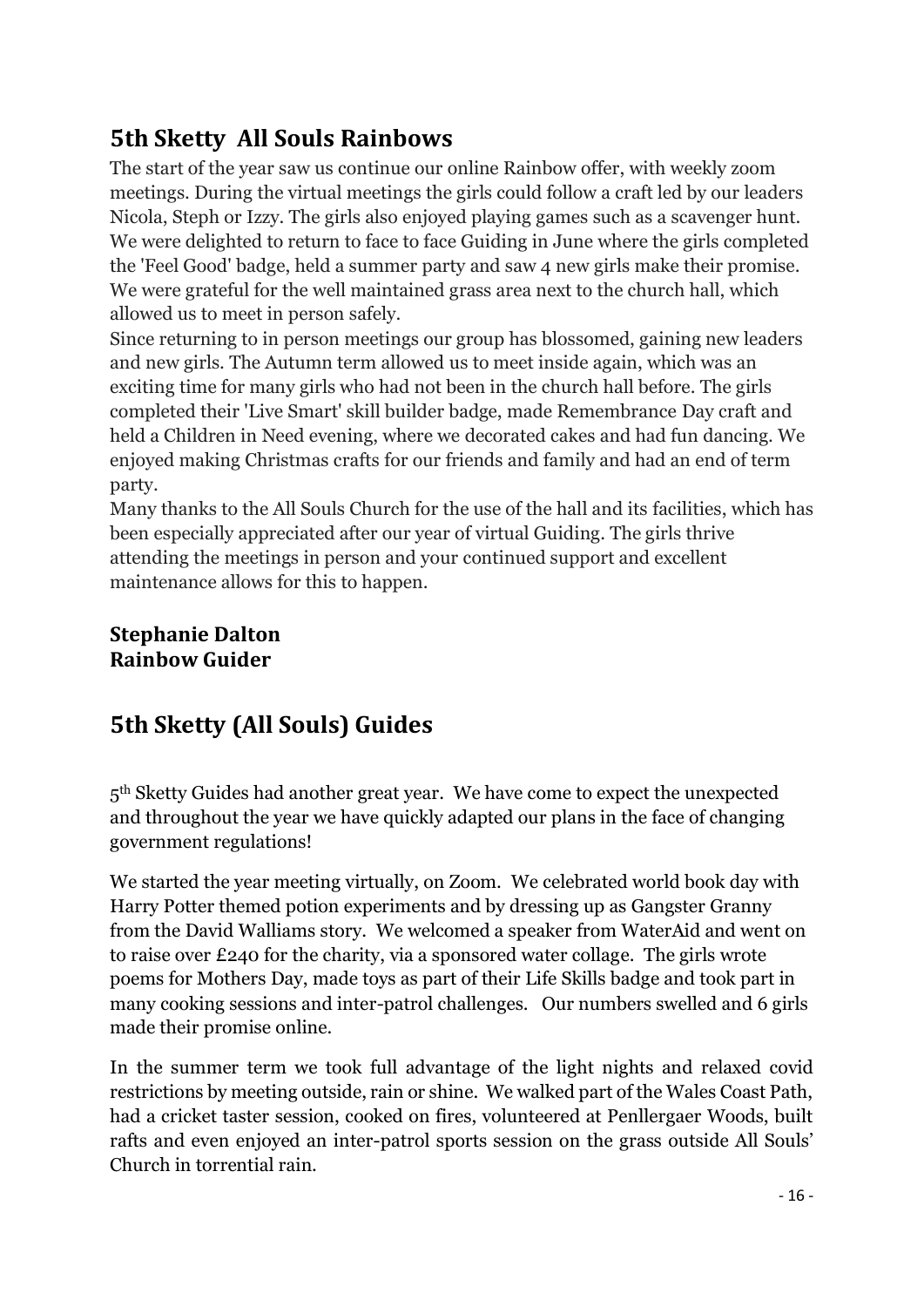It was a shame that we were unable to deliver a residential experience for the girls, for a second year running. However, in July, we spent a very enjoyable weekend doing camp-based activities at our Guide campsite in Penmaen. The girls enjoyed two days pitching tents, cooking, singing around the campfire, surfing, competing in patrols and generally experiencing a full camp programme despite not being able to stay overnight.

In the Autumn term, we were delighted to return to All Souls' Church Hall for our weekly meetings. It felt like home despite having been away for so long. The simple things, like 'playing the torch game', became possible once again. We welcomed two new volunteers, Siwan and Sophie. We were also delighted to receive news that two of our older guides have been selected to represent Wales at the World Scout Jamboree, which will take place in South Korea in 2023! We now have a fundraising task ahead of us for 2022!

Thank you to all at All Souls' Church Hall for keeping in touch throughout a volatile year and continuing to support our group.

## **Liz John Guide Leader**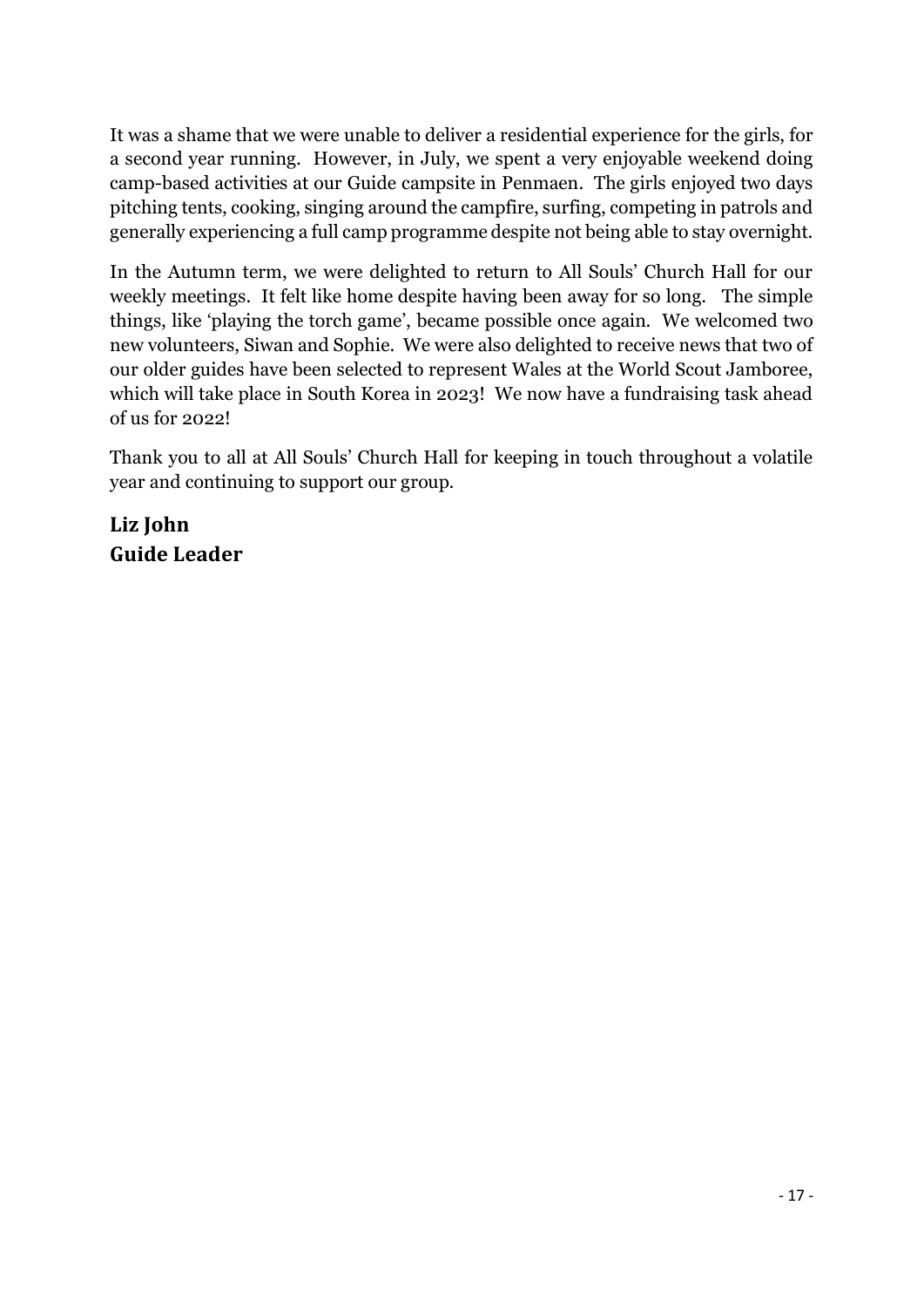# **ALL SOULS CHURCH, TYCOCH, SWANSEA.**

# <span id="page-15-0"></span>**STATEMENT OF ACCOUNTS FOR THE YEAR ENDED 31ST DECEMBER 2021**

**INDEX**

TREASURES REPORT inc STATEMENT OF ACCOUNTS RECEIPTS AND PAYMENTS PROPOSED BUDGET 2022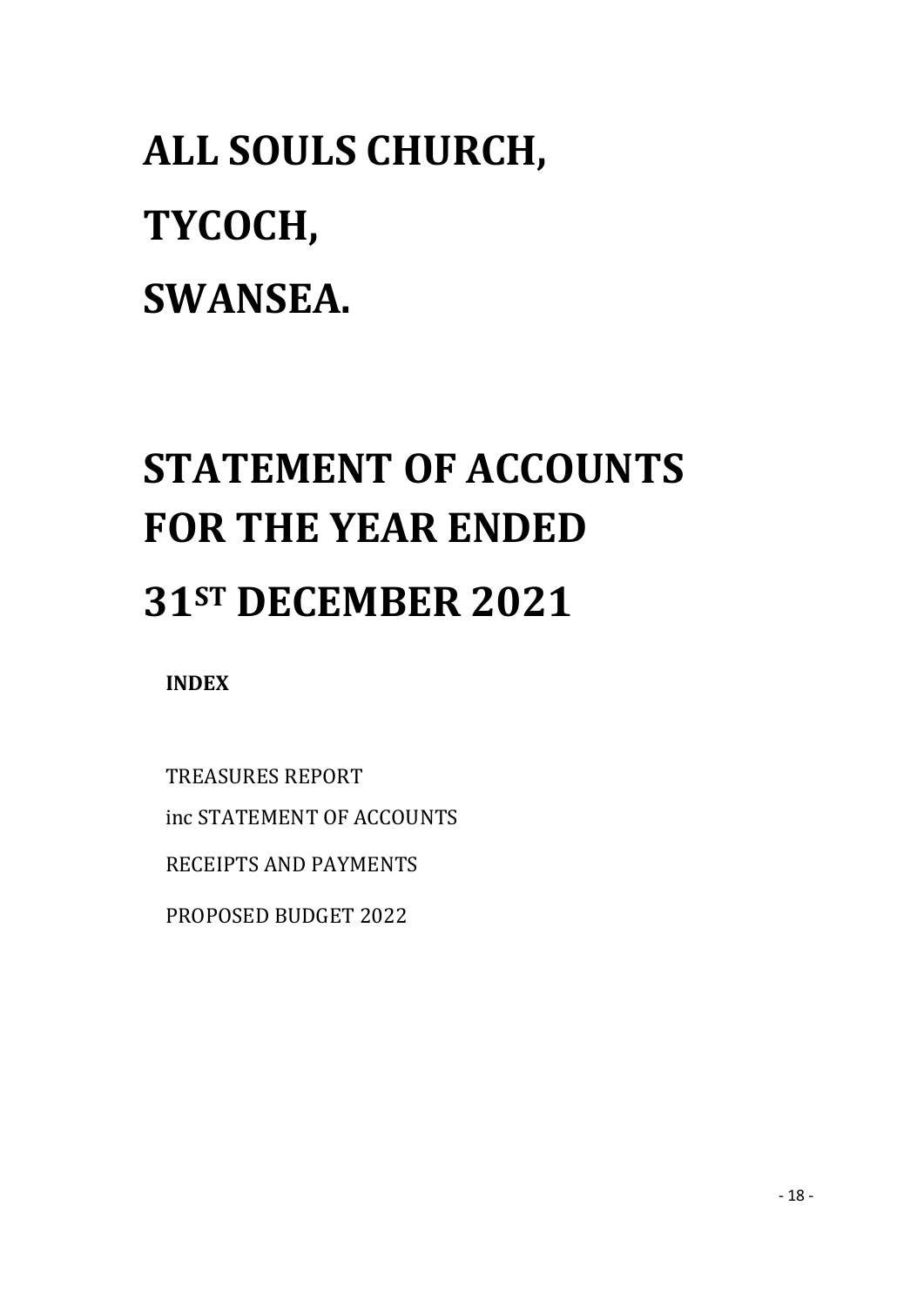# <span id="page-16-0"></span>**TREASURER'S REPORT**

#### **Church Accounts for the year ended 31st December 2021**

During 2021, our income was £26 855.00, while our expenditure was £25 472.00, giving a net income of £1 382.00.

Our Parish Share for 2021 was set at £13 681 after negotiation with the other parishes in our Ministry Area. Income from collections has been significantly less than usual but income from hall lettings improved significantly during 2021. We were fortunate to receive grants from the diocese amounting to £4 651.54 which meant that were able to pay our Parish Share in full.

We have also been able to pay £5000.00 off our historical debt. The diocese matched this with a further £5000.00. .As a consequence our debt to the diocese has been reduced by £10,000.00.

Our Parish Share for 2021 has not yet been set. We call on all members of the congregation to ensure that through personal giving and support of all fund-raising activities, we will be able to honour our commitment

In 2021 we have spent the following large amounts on maintenance and repairs.

| Fire extinguisher service             | £458.23   |
|---------------------------------------|-----------|
| Purchase of tables for Hall           | £815.48   |
| Painting of toilets and foyer in Hall | £900.00   |
| Repairs to water goods on Tower       | £165.00   |
| Work on Church grounds                | £1,527.63 |

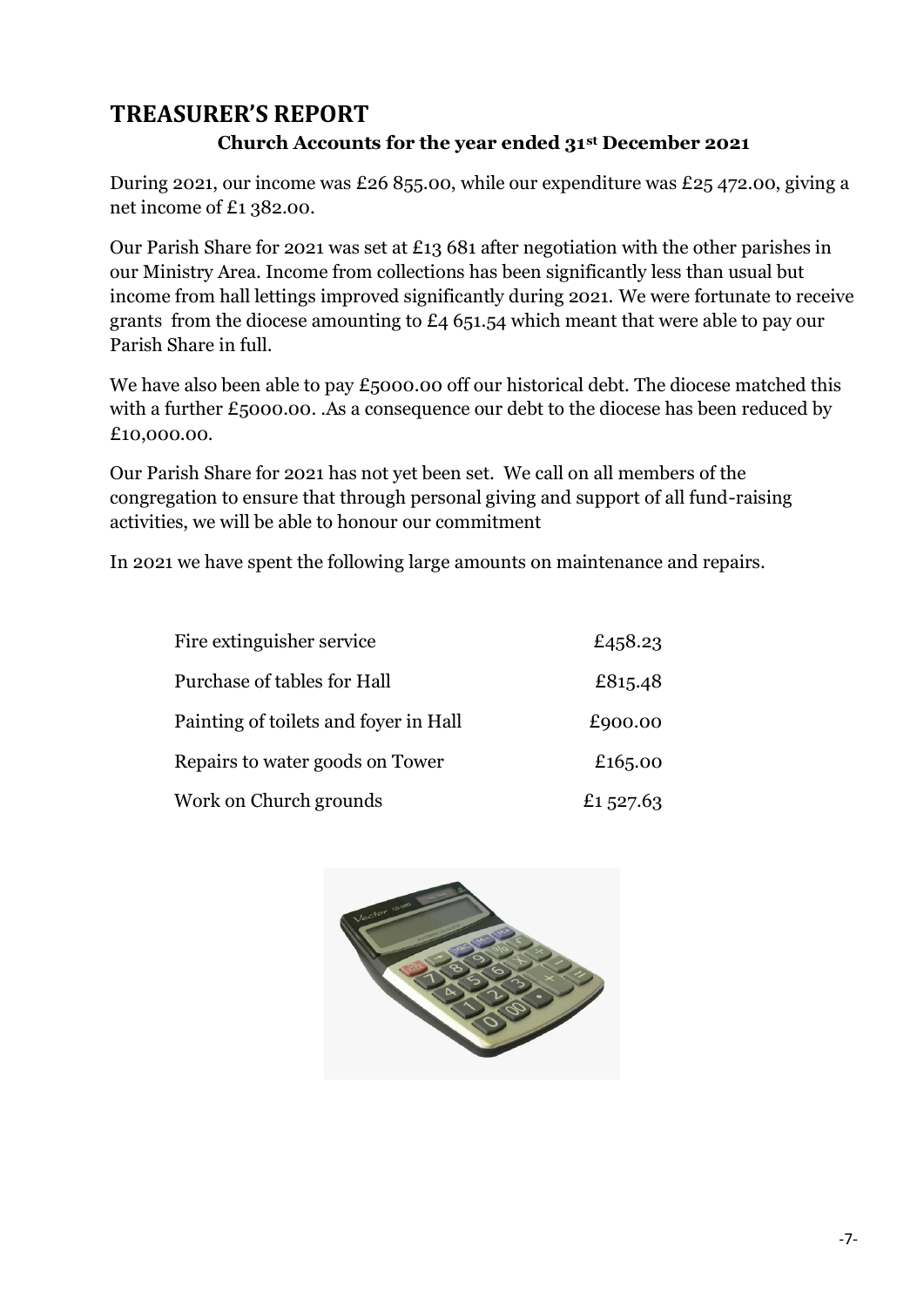|                     | <b>PURPOSE</b>             | <b>THIS</b><br><b>YEAR</b> | <b>LAST YEAR</b> |
|---------------------|----------------------------|----------------------------|------------------|
| <b>Unrestricted</b> |                            | 2021                       | 2020             |
| Cash                | General                    | £43.99                     | £5.35            |
| Bank                | General                    | £6675.39                   | £5 054.74        |
| Total               |                            | £6 719.38                  | £5 060.09        |
| <b>Restricted</b>   | Good Causes including      |                            |                  |
|                     | <b>Faith in Families</b>   | £52.15                     | $\mathbf{o}$     |
|                     | Mission and<br>Maintenance | £25,864.92                 | £25,864.92       |
|                     | <b>Altar Flowers</b>       | £675.14                    | £668.70          |
|                     | <b>Disabled Access</b>     | £1,287,19                  | £1,287.19        |
|                     | Garden of<br>Remembrance   | £47.65                     | £47.65           |
|                     | Youth Club                 | $\mathbf{o}$               | £335.46          |
| <b>Total</b>        |                            | £27 927.05                 | £28,285.21       |
| <b>Grand Total</b>  |                            | £34,646.43                 | £33 264.01       |

**The closing balance at 31st December 2021 on all accounts was £33,264.01 which is made up as shown below.**

I want to thank Mr. Ken Ellis, Mr. Howard Richards, Mr. Andrew Morrish and Mr. David Coffey for their wise counsel and constant support throughout the year. My thanks also go to the Independent Examiner, Mr. D. L. Jenkins, formerly of the University of Wales Trinity Saint David's. The time he gives so freely to carry out a meticulous scrutiny of the accounts is greatly appreciated.

**David Jenkins Treasurer**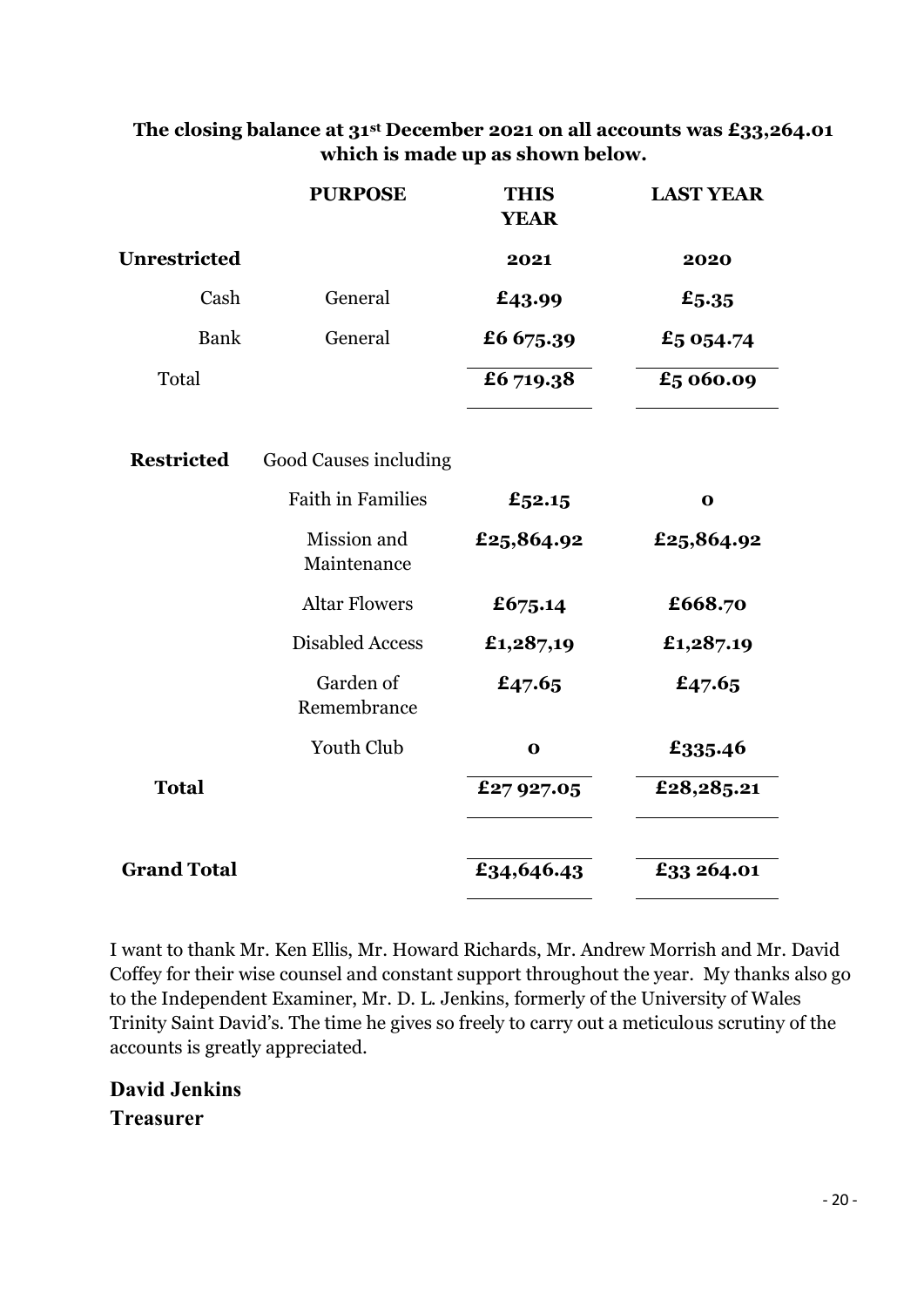#### **PARISH OF ALL SOULS, TYCOCH, SWANSEA RECEIPTS AND PAYMENTS ACCOUNT FOR THE YEAR ENDING 31ST DECEMBER 2021**

|                                                                                                  | <b>THIS YEAR</b> |              | <b>LAST YEAR</b> |                  |
|--------------------------------------------------------------------------------------------------|------------------|--------------|------------------|------------------|
| <b>RECEIPTS</b>                                                                                  | 2021<br>£        | £            | 2020<br>£        | £                |
| <b>Direct Giving</b>                                                                             |                  |              |                  |                  |
| <b>Planned Envelopes</b><br>1.                                                                   | 14,668           |              | 13,558           |                  |
| ii. Open Plate                                                                                   | 577              |              | 664              |                  |
| <b>Indirect Giving</b>                                                                           |                  | 15,245       |                  | 14,222           |
| <b>HMRC</b> Charities                                                                            |                  | 2,432        |                  | 4,698            |
| <b>Special Collections</b>                                                                       |                  |              |                  |                  |
| Various                                                                                          |                  | 52           |                  | $\boldsymbol{0}$ |
| <b>Money Raising</b>                                                                             |                  |              |                  |                  |
| Fetes, Raffles, Outings, Socials, Fund Raising<br>Group Events (incl. Monthly Draw) and Sponsors |                  | 2,594        |                  | 2,811            |
| <b>Other Income</b>                                                                              |                  |              |                  |                  |
| <b>Exceptional Income</b><br>i.                                                                  |                  |              |                  |                  |
| Legacies & In Memoriam                                                                           | 500              |              | $\mathbf{0}$     |                  |
| ii. Donations & Gifts                                                                            | 1,725            |              | 786              |                  |
| Other Income                                                                                     |                  |              |                  |                  |
| 111.<br>iv. Bank Interest (gross)                                                                | 487<br>3         |              | 727<br>24        |                  |
|                                                                                                  |                  | 2,716        |                  |                  |
| Sale of Organ<br>V                                                                               |                  |              |                  | 1,537            |
| <b>Hall Income</b>                                                                               |                  | 3,816        |                  | 471              |
|                                                                                                  |                  |              |                  |                  |
| <b>TOTAL RECEIPTS</b>                                                                            |                  | 26,855       |                  | 23,739           |
| <b>PAYMENTS</b>                                                                                  |                  |              |                  |                  |
| <b>Mission</b>                                                                                   |                  |              |                  |                  |
| Local (incl. Sunday School)<br>1.                                                                | 161              |              | 304              |                  |
| World<br>11.                                                                                     | $\boldsymbol{0}$ | 161          | 69               | 373              |
| <b>Maintenance of the Ministry</b>                                                               |                  |              |                  |                  |
| Parish Share and Locums                                                                          |                  | 14,825       |                  | 11,850           |
| <b>Maintenance of the Church</b>                                                                 |                  |              |                  |                  |
| Heat, Light, Water and Insurance                                                                 | 1,922            |              | 955              |                  |
| Maintenance and Repairs(incl. Grounds)<br><b>Maintenance of Services</b>                         | 2,509            | 4,431        | 1,865            | 2,820            |
| Altar Requisites, Organist, Choir, Organ                                                         |                  | 1,304        |                  | 883              |
| <b>Parochial Expenses of Clergy</b>                                                              |                  |              |                  |                  |
| Travel, Vicarage incl. Telephone (Proportion),                                                   |                  |              |                  |                  |
| Books and Courses.                                                                               |                  | 1,072        |                  | 994              |
| <b>General Parish Expenses</b>                                                                   |                  |              |                  |                  |
| Stationery, Printing, Photocopying,<br>Postage and Office Sundries.                              |                  | 242          |                  | 215              |
| <b>Cost of Money Raising</b>                                                                     |                  | 390          |                  | 359              |
| <b>Hall Outgoings</b>                                                                            |                  |              |                  |                  |
| <b>Exceptional Costs</b>                                                                         |                  | $\mathbf{0}$ |                  | $\boldsymbol{0}$ |
| <b>TOTAL PAYMENTS</b>                                                                            |                  | 25,472       |                  | 19,518           |
|                                                                                                  |                  |              |                  |                  |
| <b>NET SURPLUS/(DEFICIT)</b>                                                                     |                  | 1,382        |                  | 4,221            |
| 1 <sup>st</sup> January 2021 Bank Balances                                                       | 33,217           |              | 29,145           |                  |
| 1 <sup>st</sup> January 2021 Cash Balances                                                       | 47               | 33,264       | $-101$           | 29,044           |
|                                                                                                  |                  | 34,646       |                  | 33,265           |
|                                                                                                  |                  |              |                  |                  |
| 31 <sup>st</sup> December 2021 Bank Balances                                                     | 34,594           |              | 33,217           |                  |
| 31 <sup>st</sup> December 2021 Cash Balances                                                     | 52               | 34,646       | 47               | 33,264           |
|                                                                                                  |                  |              |                  |                  |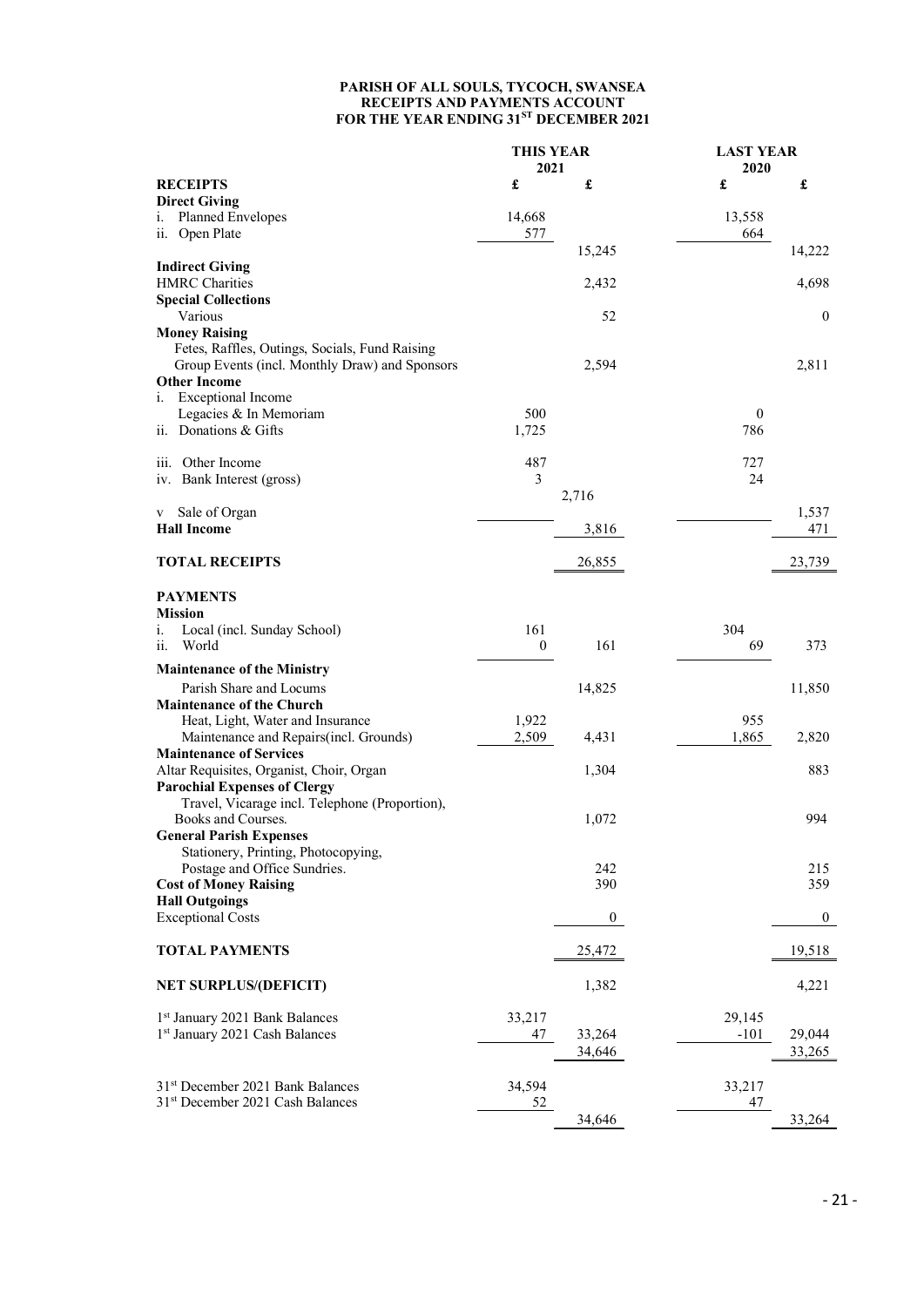#### **PARISH OF ALL SOULS', TYCOCH, SWANSEA PROPOSED BUDGET FOR 2022 FOR NON-EXCEPTIONAL EXPENDITURE**

|                                                                                     | 2021          | 2021               | 2022          |  |
|-------------------------------------------------------------------------------------|---------------|--------------------|---------------|--|
|                                                                                     | <b>Budget</b> | Actual             | <b>Budget</b> |  |
| <b>INCOME</b>                                                                       |               |                    |               |  |
| <b>DIRECT GIVING</b>                                                                |               |                    |               |  |
| Open Plate                                                                          | £700          | £577               | £600          |  |
| Planned Giving - Gift Aid                                                           | £13,500       | £14,668            | £14,000       |  |
| Special collections                                                                 | £0            | £52                | £0            |  |
|                                                                                     |               |                    |               |  |
| <b>INDIRECT GIVING</b>                                                              |               |                    |               |  |
| <b>Tax Refunds</b>                                                                  | £4,500        | £2,432             | £3,500        |  |
| <b>MONEY RAISING</b>                                                                |               |                    |               |  |
| Fund Raising (net)                                                                  | £1,500        | £2,204             | £1,500        |  |
| <b>OTHER INCOME</b>                                                                 |               |                    |               |  |
| Tea / Coffees                                                                       | £0            | £83                | £0            |  |
| Weddings / Baptisms / Funerals                                                      | £0            | £200               | £0            |  |
| Other                                                                               | £0            | £30                | £0            |  |
| <b>INVESTMENT INCOME</b>                                                            |               |                    |               |  |
| Letting of Church, Vestry & Hall                                                    | £0            | £3,816             | £8,000        |  |
| <b>Bank Interest</b>                                                                | £20           | £3                 | £4            |  |
| <b>EXCEPTIONAL INCOME</b>                                                           |               |                    |               |  |
| Legacies & Memoria                                                                  | £0            | £500               | £0            |  |
| Donations                                                                           | £0            | £1,725             | £0            |  |
| Diocesan Parish Share Support                                                       |               | £4,652             | £3,337        |  |
|                                                                                     |               |                    |               |  |
| <b>TOTAL INCOME</b>                                                                 | £20,220       | £30,942            | £30,941       |  |
|                                                                                     |               |                    |               |  |
|                                                                                     |               |                    |               |  |
| <b>EXPENDITURE</b>                                                                  |               |                    |               |  |
| <b>MISSION</b>                                                                      |               |                    |               |  |
| <b>Special Collections</b>                                                          | £0            | £161               | £0            |  |
| <b>MAINT. OF MINISTRY</b>                                                           |               |                    |               |  |
| Parish Share.<br>Current                                                            | £13,681       | £14,456            | £14,391       |  |
| $\overline{\phantom{a}}$<br>Parish Share.<br>Historical<br>$\overline{\phantom{a}}$ |               | £5,000             | £5,000        |  |
| Locums                                                                              | £0            | £20                | £0            |  |
| <b>MAINTENANCE OF CHURCH</b>                                                        |               |                    |               |  |
|                                                                                     | £350          |                    |               |  |
| Electricity                                                                         | £240          | £1,390             | £1,100        |  |
| <b>Water Rates</b>                                                                  | £400          | £162<br>£370       | £180<br>£400  |  |
| Insurance<br>General maintenance / H&S                                              | £500          | £981               | £900          |  |
| <b>MAINTENANCE OF SERVICES</b>                                                      |               |                    |               |  |
| <b>Altar Requisites</b>                                                             | £150          | £215               | £200          |  |
| Choir, Organ & Organist Expenses                                                    | £600          | £920               | £1,500        |  |
| PAROCHIAL EXPENSES OF CLERGY                                                        |               |                    |               |  |
| Portion of Vicarage Costs                                                           | £900          | £966               | £600          |  |
| Books/Publication/Training                                                          | £50           | £0                 | £0            |  |
| Travel                                                                              | £100          | $\overline{£}$ 106 | £50           |  |
| <b>GENERAL PARISH EXPENSES</b>                                                      |               |                    |               |  |
|                                                                                     |               |                    |               |  |
| Photo-copying charges & consumables                                                 | £100          | £52                | £100          |  |
| Postage                                                                             | £20           | £0                 | £20           |  |
| <b>Sundries including Printing</b>                                                  | £40           | £190               | £50           |  |
| Furniture & Equipment                                                               | £50           | £0                 | £50           |  |
| <b>MAINTENANCE OF PROPERTY</b>                                                      |               |                    |               |  |
| Hall - Electricity                                                                  | £200          | £117               | £1,000        |  |
| - Insurance & Water                                                                 | £1,200        | £1,106             | £1,200        |  |
| - Maintenance & Repairs                                                             | £500          | £1,755             | £1,500        |  |
| - Cleaning & Sundries                                                               | £20           | £70                | £1,200        |  |
| Grounds                                                                             | £1,500        | £1,528             | £1,500        |  |
| <b>TOTAL EXPENDITURE</b>                                                            | £20,601       | £29,565            | £30,941       |  |

<span id="page-19-0"></span>- 22 -